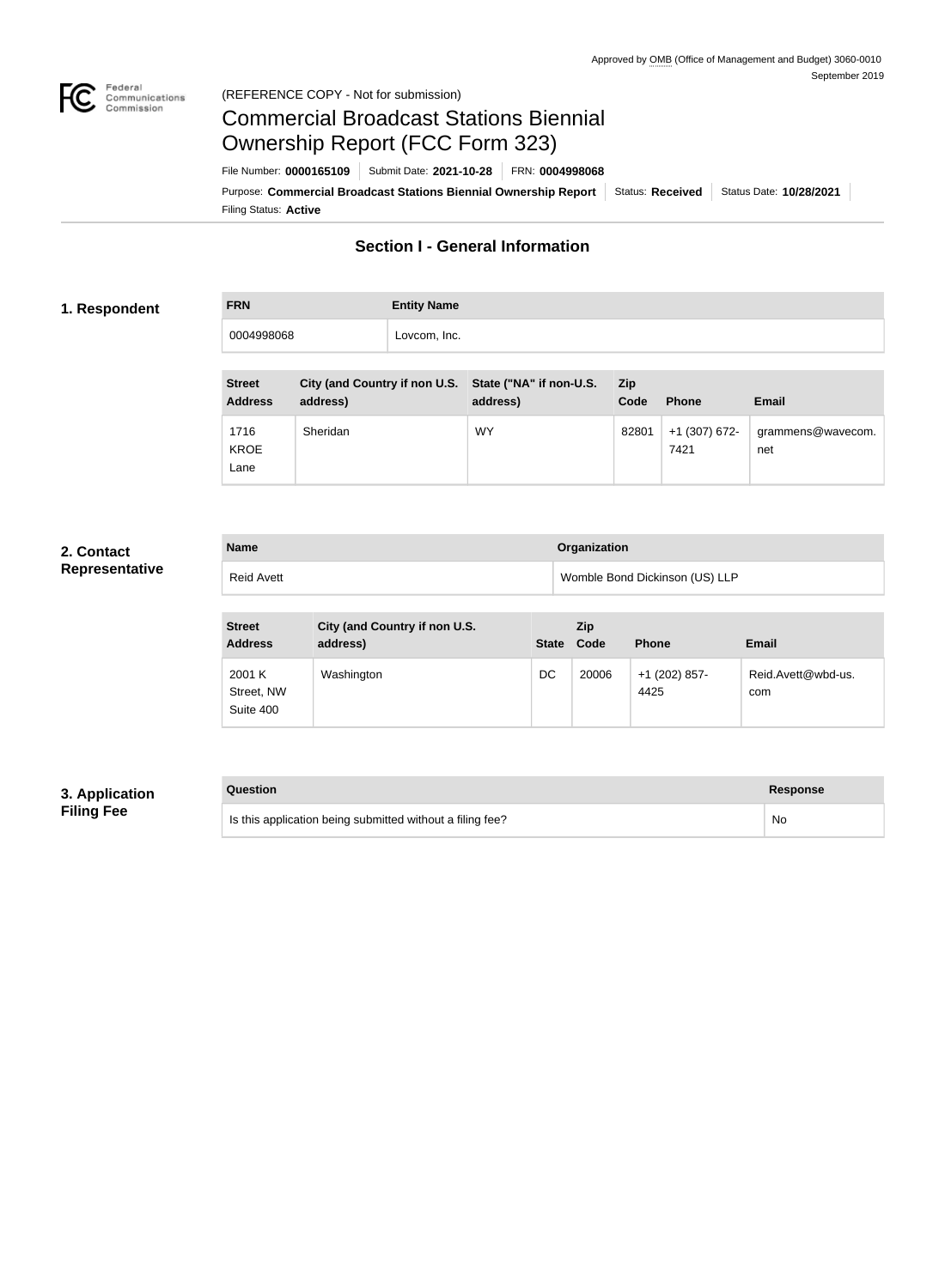| <b>Fees</b> | <b>Application Type</b> | <b>Form Number</b> | <b>Fee Code</b> | Quantity | <b>Fee Amount</b> | <b>Subtotal</b> |
|-------------|-------------------------|--------------------|-----------------|----------|-------------------|-----------------|
|             | Biennial                | Form 323           | MAR             | 6        | 85                | \$510.00        |
|             |                         |                    |                 |          | Total             | \$510.00        |

## **4. Nature of Respondent**

| (a) Provide the following information about the Respondent: |                        |
|-------------------------------------------------------------|------------------------|
| <b>Relationship to stations/permits</b>                     | Licensee               |
| <b>Nature of Respondent</b>                                 | For-profit corporation |

**(b) Provide the following information about this report:**

| <b>Purpose</b> | Biennial                                                                                                                                                                               |
|----------------|----------------------------------------------------------------------------------------------------------------------------------------------------------------------------------------|
| "As of" date   | 10/01/2021                                                                                                                                                                             |
|                | When filing a biennial ownership report or validating<br>and resubmitting a prior biennial ownership report, this<br>date must be Oct. 1 of the year in which this report is<br>filed. |

### **5. Licensee(s) and Station(s)**

#### **Respondent is filing this report to cover the following Licensee(s) and station(s):**

| <b>Licensee/Permittee Name</b> | <b>FRN</b> |
|--------------------------------|------------|
| Lovcom, Inc.                   | 0004998068 |

| Fac. ID No. | <b>Call Sign</b> | <b>City</b>      | <b>State</b> | <b>Service</b> |
|-------------|------------------|------------------|--------------|----------------|
| 12931       | <b>KYTI</b>      | <b>SHERIDAN</b>  | <b>WY</b>    | FM             |
| 12942       | <b>KWYO</b>      | <b>SHERIDAN</b>  | <b>WY</b>    | AM             |
| 38626       | <b>KROE</b>      | <b>SHERIDAN</b>  | <b>WY</b>    | AM             |
| 38627       | <b>KZWY</b>      | <b>SHERIDAN</b>  | <b>WY</b>    | FM             |
| 165310      | <b>KLQQ</b>      | <b>CLEARMONT</b> | <b>WY</b>    | FM             |
| 189506      | <b>KOWY</b>      | <b>DAYTON</b>    | <b>WY</b>    | FM             |

# **Section II – Biennial Ownership Information**

**1. 47 C.F.R. Section 73.3613 and Other Documents**

Licensee Respondents that hold authorizations for one or more full power television, AM, and/or FM stations should list all contracts and other instruments set forth in 47 C.F.R. Section 73.3613(a) through (c) for the facility or facilities listed on this report. In addition, attributable Local Marketing Agreements (LMAs) and attributable Joint Sales Agreements (JSAs) must be disclosed by the licensee of the brokering station on its ownership report. If the agreement is an attributable LMA, an attributable JSA, or a network affiliation agreement, check the appropriate box. Otherwise, select "Other." Non-Licensee Respondents, as well as Licensee Respondents that only hold authorizations for Class A television and/or low power television stations, should select "Not Applicable" in response to this question.

| Document Information                  |                           |  |
|---------------------------------------|---------------------------|--|
| Description of contract or instrument | Articles of Incorporation |  |
| Parties to contract or instrument     | <b>WY</b>                 |  |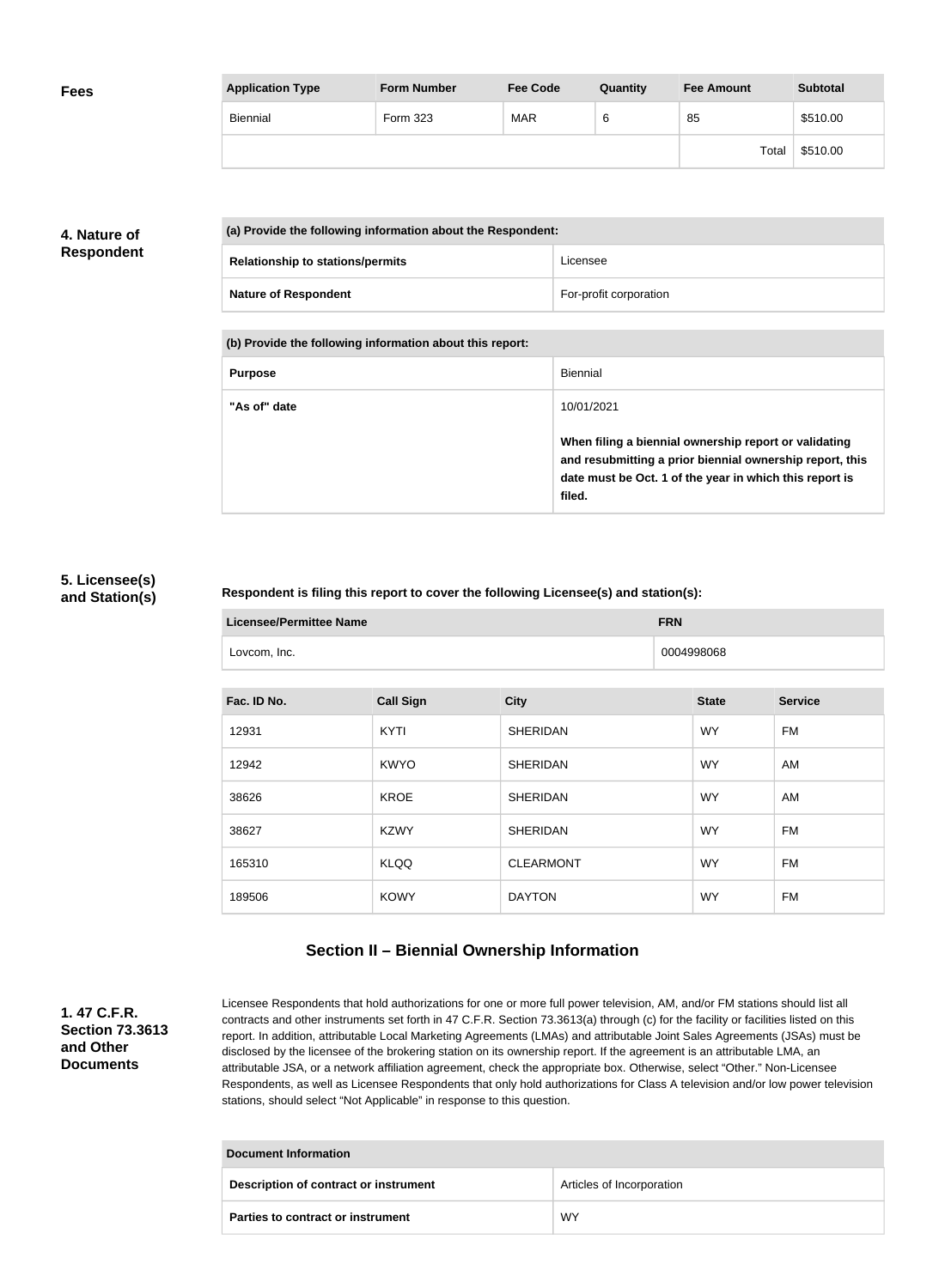| Date of execution                               | 05/1977                                                   |
|-------------------------------------------------|-----------------------------------------------------------|
| Date of expiration                              | No expiration date                                        |
| <b>Agreement type</b><br>(check all that apply) | Other<br><b>Agreement Type: Articles of Incorporation</b> |

| <b>Document Information</b>                     |                                             |  |
|-------------------------------------------------|---------------------------------------------|--|
| Description of contract or instrument           | Bylaws, as Amended                          |  |
| Parties to contract or instrument               | Shareholders                                |  |
| Date of execution                               | 08/1986                                     |  |
| Date of expiration                              | No expiration date                          |  |
| <b>Agreement type</b><br>(check all that apply) | Other<br>Agreement Type: Bylaws, as Amended |  |

#### **2. Ownership Interests**

**(a)** Ownership Interests. This Question requires Respondents to enter detailed information about ownership interests by generating a series of subforms. Answer each question on each subform. The first subform listing should be for the Respondent itself. If the Respondent is not a natural person, also list each of the officers, directors, stockholders, non-insulated partners, non-insulated members, and any other persons or entities with a direct attributable interest in the Respondent pursuant to the standards set forth in 47 C.F.R. Section 73.3555. (A "direct" interest is one that is not held through any intervening companies or entities.) List each interest holder with a direct attributable interest in the Respondent separately.

Leave the percentage of total assets (Equity Debt Plus) field blank for an interest holder unless that interest holder has an attributable interest in the Respondent solely on the basis of the Commission's Equity Debt Plus attribution standard, 47 C.F.R. Section 73.3555, Note 2(i).

In the case of vertical or indirect ownership structures, list only those interests in the Respondent that also represent an attributable interest in the Licensee(s) for which the report is being submitted.

Entities that are part of an organizational structure that includes holding companies or other forms of indirect ownership must file separate ownership reports. In such a structure do not report, or file a separate report for, any interest holder that does not have an attributable interest in the Licensee(s) for which the report is being submitted.

Please see the Instructions for further detail concerning interests that must be reported in response to this question.

The Respondent must provide an FCC Registration Number for each interest holder reported in response to this question. Please see the Instructions for detailed information and guidance concerning this requirement.

| <b>Ownership Information</b> |                                     |                      |  |
|------------------------------|-------------------------------------|----------------------|--|
| <b>FRN</b>                   | 0004998068                          |                      |  |
| <b>Entity Name</b>           | Lovcom, Inc.                        |                      |  |
| <b>Address</b>               | PO Box                              |                      |  |
|                              | <b>Street 1</b>                     | 1716 KROE Lane       |  |
|                              | <b>Street 2</b>                     |                      |  |
|                              | <b>City</b>                         | Sheridan             |  |
|                              | State ("NA" if non-U.S.<br>address) | <b>WY</b>            |  |
|                              | <b>Zip/Postal Code</b>              | 82801                |  |
|                              | Country (if non-U.S.<br>address)    | <b>United States</b> |  |
| <b>Listing Type</b>          | Respondent                          |                      |  |
|                              | Respondent                          |                      |  |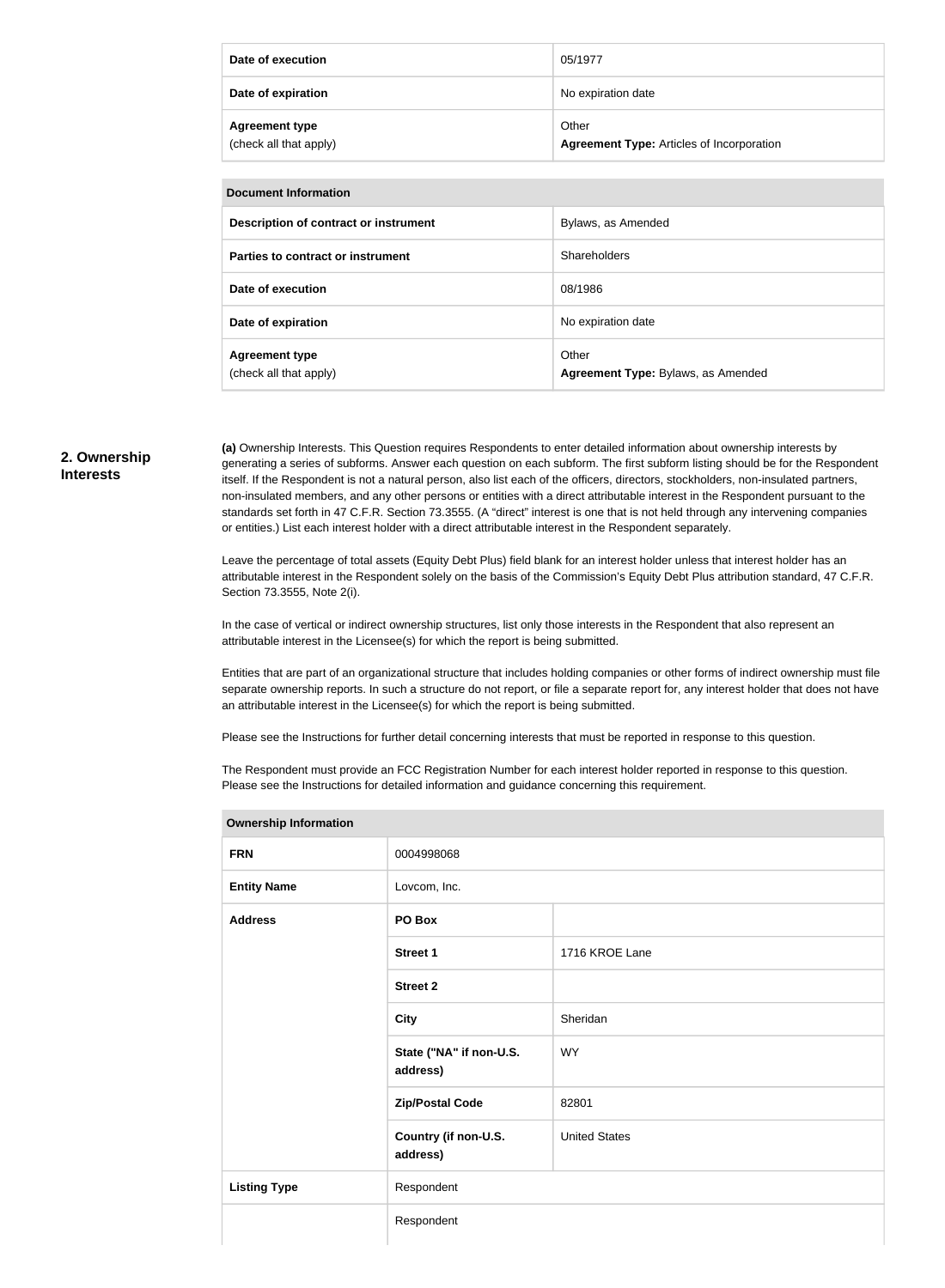| <b>Positional Interests</b><br>(check all that apply)   |                                                                                      |         |                             |
|---------------------------------------------------------|--------------------------------------------------------------------------------------|---------|-----------------------------|
| <b>Tribal Nation or Tribal</b><br><b>Entity</b>         | Interest holder is not a Tribal nation or Tribal entity                              |         |                             |
| <b>Interest Percentages</b><br>(enter percentage values | Voting                                                                               | $0.0\%$ | <b>Jointly Held?</b><br>No. |
| from 0.0 to 100.0)                                      | <b>Equity</b>                                                                        | $0.0\%$ |                             |
|                                                         | <b>Total assets (Equity Debt</b><br>Plus)                                            | $0.0\%$ |                             |
| that do not appear on this report?                      | Does interest holder have an attributable interest in one or more broadcast stations |         | <b>No</b>                   |

#### **Ownership Information**

| <b>FRN</b>                                                                                                                       | 0019553395                                              |                      |                                   |
|----------------------------------------------------------------------------------------------------------------------------------|---------------------------------------------------------|----------------------|-----------------------------------|
| <b>Entity Name</b>                                                                                                               | Sheridan Media ESOP                                     |                      |                                   |
| <b>Address</b>                                                                                                                   | PO Box                                                  | 5086                 |                                   |
|                                                                                                                                  | <b>Street 1</b>                                         | C/O W.K. Love        |                                   |
|                                                                                                                                  | <b>Street 2</b>                                         |                      |                                   |
|                                                                                                                                  | <b>City</b>                                             | Sheridan             |                                   |
|                                                                                                                                  | State ("NA" if non-U.S.<br>address)                     | <b>WY</b>            |                                   |
|                                                                                                                                  | <b>Zip/Postal Code</b>                                  | 82801                |                                   |
|                                                                                                                                  | Country (if non-U.S.<br>address)                        | <b>United States</b> |                                   |
| <b>Listing Type</b>                                                                                                              | Other Interest Holder                                   |                      |                                   |
| <b>Positional Interests</b><br>(check all that apply)                                                                            | Stockholder                                             |                      |                                   |
| <b>Tribal Nation or Tribal</b><br><b>Entity</b>                                                                                  | Interest holder is not a Tribal nation or Tribal entity |                      |                                   |
| <b>Interest Percentages</b><br>(enter percentage values                                                                          | Voting                                                  | 0.0%                 | <b>Jointly Held?</b><br><b>No</b> |
| from 0.0 to 100.0)                                                                                                               | <b>Equity</b>                                           | 100.0%               |                                   |
|                                                                                                                                  | <b>Total assets (Equity Debt</b><br>Plus)               | 0.0%                 |                                   |
| Does interest holder have an attributable interest in one or more broadcast stations<br>No<br>that do not appear on this report? |                                                         |                      |                                   |

| <b>Ownership Information</b> |                 |              |
|------------------------------|-----------------|--------------|
| <b>FRN</b>                   | 0009024456      |              |
| <b>Name</b>                  | William K. Love |              |
| <b>Address</b>               | PO Box          |              |
|                              | <b>Street 1</b> | 336 W. Alger |
|                              | <b>Street 2</b> |              |
|                              |                 |              |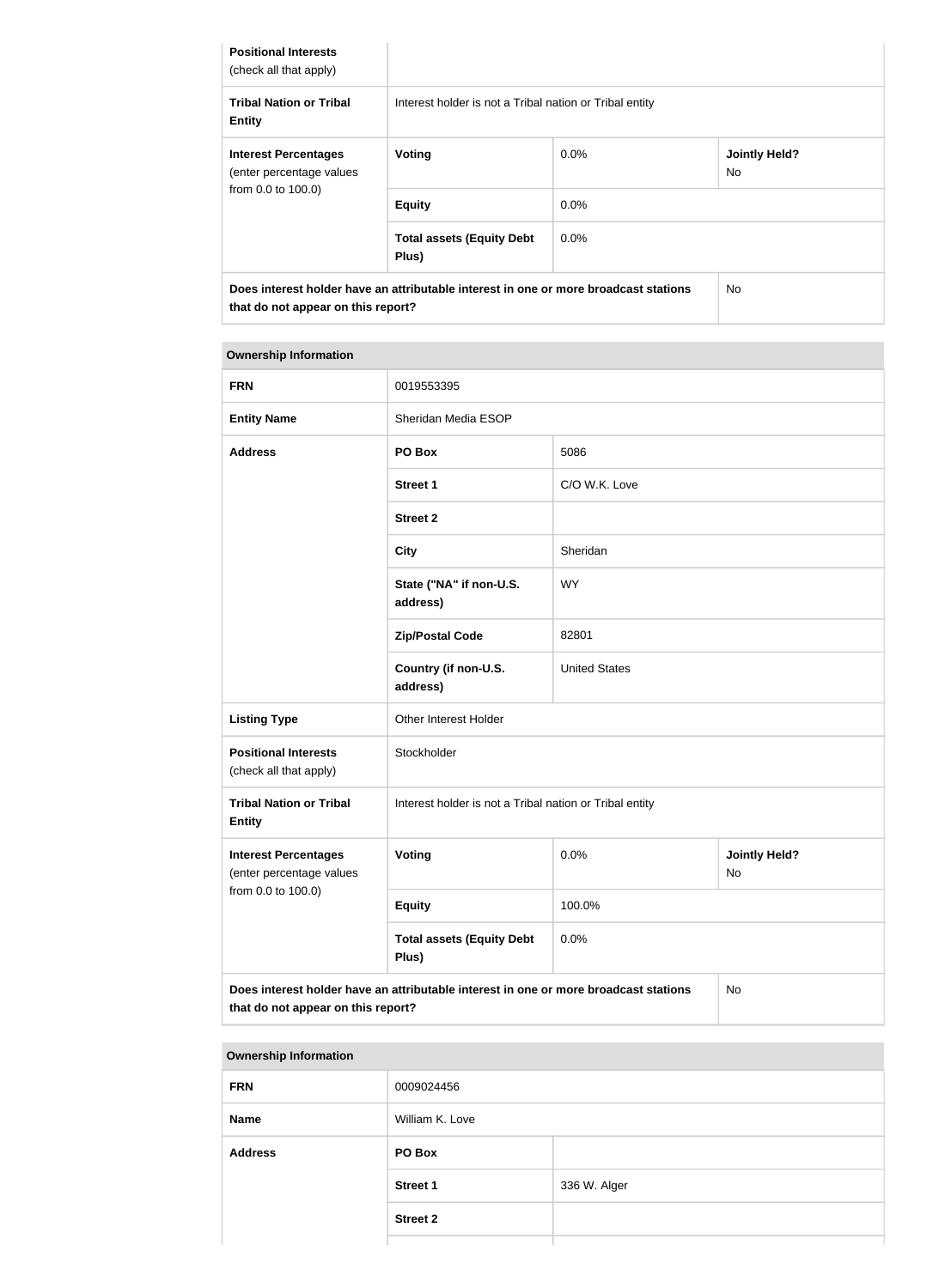|                                                           | <b>City</b>                                                                          | Sheridan               |                            |
|-----------------------------------------------------------|--------------------------------------------------------------------------------------|------------------------|----------------------------|
|                                                           | State ("NA" if non-U.S.<br>address)                                                  | <b>WY</b>              |                            |
|                                                           | <b>Zip/Postal Code</b>                                                               | 82801                  |                            |
|                                                           | Country (if non-U.S.<br>address)                                                     | <b>United States</b>   |                            |
| <b>Listing Type</b>                                       | Other Interest Holder                                                                |                        |                            |
| <b>Positional Interests</b><br>(check all that apply)     | Officer, Director                                                                    |                        |                            |
| Citizenship, Gender,                                      | <b>Citizenship</b>                                                                   | <b>US</b>              |                            |
| <b>Ethnicity, and Race</b><br><b>Information (Natural</b> | Gender                                                                               | Male                   |                            |
| <b>Persons Only)</b>                                      | <b>Ethnicity</b>                                                                     | Not Hispanic or Latino |                            |
|                                                           | Race                                                                                 | White                  |                            |
| <b>Interest Percentages</b><br>(enter percentage values   | Voting                                                                               | 100.0%                 | <b>Jointly Held?</b><br>No |
| from 0.0 to 100.0)                                        | <b>Equity</b>                                                                        | 0.0%                   |                            |
|                                                           | <b>Total assets (Equity Debt</b><br>Plus)                                            | 0.0%                   |                            |
|                                                           | Does interest holder have an attributable interest in one or more broadcast stations |                        | No                         |

**that do not appear on this report?**

| <b>FRN</b>                                                |                                     |                              |  |
|-----------------------------------------------------------|-------------------------------------|------------------------------|--|
|                                                           | 0019541226                          |                              |  |
| <b>Name</b>                                               | Mary K. Love                        |                              |  |
| <b>Address</b>                                            | PO Box                              |                              |  |
|                                                           | <b>Street 1</b>                     | 336 W. Alger                 |  |
|                                                           | <b>Street 2</b>                     |                              |  |
|                                                           | <b>City</b>                         | Sheridan                     |  |
|                                                           | State ("NA" if non-U.S.<br>address) | <b>WY</b>                    |  |
|                                                           | <b>Zip/Postal Code</b>              | 82801                        |  |
|                                                           | Country (if non-U.S.<br>address)    | <b>United States</b>         |  |
| <b>Listing Type</b>                                       | Other Interest Holder               |                              |  |
| <b>Positional Interests</b><br>(check all that apply)     | Officer, Director                   |                              |  |
| Citizenship, Gender,                                      | <b>Citizenship</b>                  | <b>US</b>                    |  |
| <b>Ethnicity, and Race</b><br><b>Information (Natural</b> | Gender                              | Female                       |  |
| <b>Persons Only)</b>                                      | <b>Ethnicity</b>                    | Not Hispanic or Latino       |  |
|                                                           | White<br>Race                       |                              |  |
| <b>Interest Percentages</b>                               | <b>Voting</b>                       | <b>Jointly Held?</b><br>0.0% |  |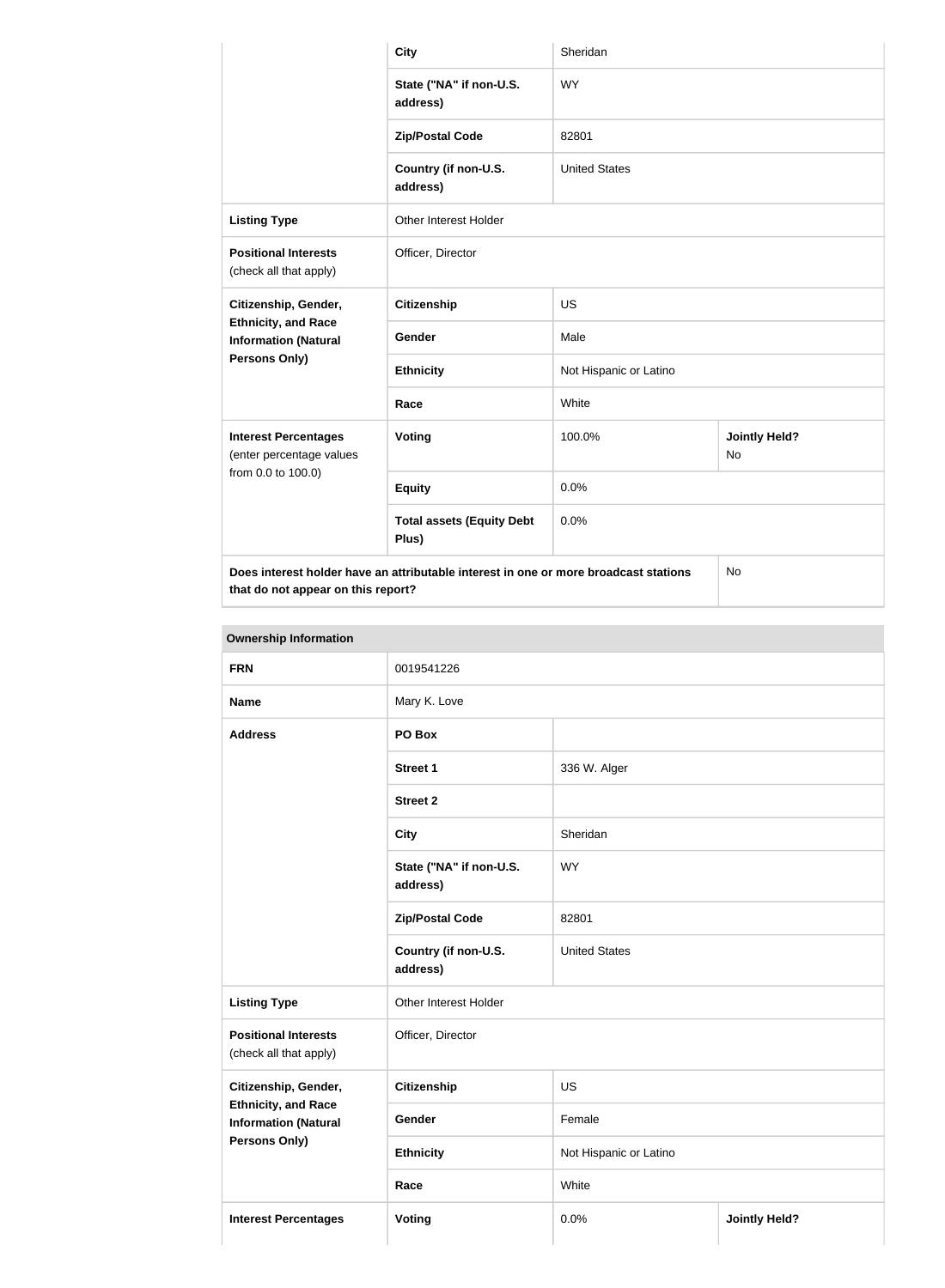| (enter percentage values<br>from 0.0 to 100.0)                                                                             |                                           |         | <b>No</b> |
|----------------------------------------------------------------------------------------------------------------------------|-------------------------------------------|---------|-----------|
|                                                                                                                            | <b>Equity</b>                             | $0.0\%$ |           |
|                                                                                                                            | <b>Total assets (Equity Debt</b><br>Plus) | $0.0\%$ |           |
| Does interest holder have an attributable interest in one or more broadcast stations<br>that do not appear on this report? |                                           |         | <b>No</b> |

#### **Ownership Information**

| <b>FRN</b>                                                | 2130012616                                                                                                                       |                        |                            |
|-----------------------------------------------------------|----------------------------------------------------------------------------------------------------------------------------------|------------------------|----------------------------|
| <b>Name</b>                                               | Robert B. Grammens                                                                                                               |                        |                            |
| <b>Address</b>                                            | PO Box                                                                                                                           | 5086                   |                            |
|                                                           | <b>Street 1</b>                                                                                                                  |                        |                            |
|                                                           | <b>Street 2</b>                                                                                                                  |                        |                            |
|                                                           | <b>City</b>                                                                                                                      | Sheridan               |                            |
|                                                           | State ("NA" if non-U.S.<br>address)                                                                                              | <b>WY</b>              |                            |
|                                                           | <b>Zip/Postal Code</b>                                                                                                           | 82801                  |                            |
|                                                           | Country (if non-U.S.<br>address)                                                                                                 | <b>United States</b>   |                            |
| <b>Listing Type</b>                                       | Other Interest Holder                                                                                                            |                        |                            |
| <b>Positional Interests</b><br>(check all that apply)     | Officer, Director                                                                                                                |                        |                            |
| Citizenship, Gender,                                      | <b>Citizenship</b>                                                                                                               | <b>US</b>              |                            |
| <b>Ethnicity, and Race</b><br><b>Information (Natural</b> | Gender                                                                                                                           | Male                   |                            |
| <b>Persons Only)</b>                                      | <b>Ethnicity</b>                                                                                                                 | Not Hispanic or Latino |                            |
|                                                           | Race                                                                                                                             | White                  |                            |
| <b>Interest Percentages</b><br>(enter percentage values   | <b>Voting</b>                                                                                                                    | 0.0%                   | <b>Jointly Held?</b><br>No |
| from 0.0 to 100.0)                                        | <b>Equity</b>                                                                                                                    | 0.0%                   |                            |
|                                                           | <b>Total assets (Equity Debt</b><br>Plus)                                                                                        | 0.0%                   |                            |
|                                                           | Does interest holder have an attributable interest in one or more broadcast stations<br>No<br>that do not appear on this report? |                        |                            |

| (b) Respondent certifies that any interests, including equity, financial, or voting | Yes |
|-------------------------------------------------------------------------------------|-----|
| interests, not reported in this filing are non-attributable.                        |     |
| If "No," submit as an exhibit an explanation.                                       |     |

**(c) Does the Respondent or any reported interest holder hold an attributable interest in any newspaper entities in the same market as any station for which this report is filed, as defined in 47 C.F.R. Section 73.3555?** No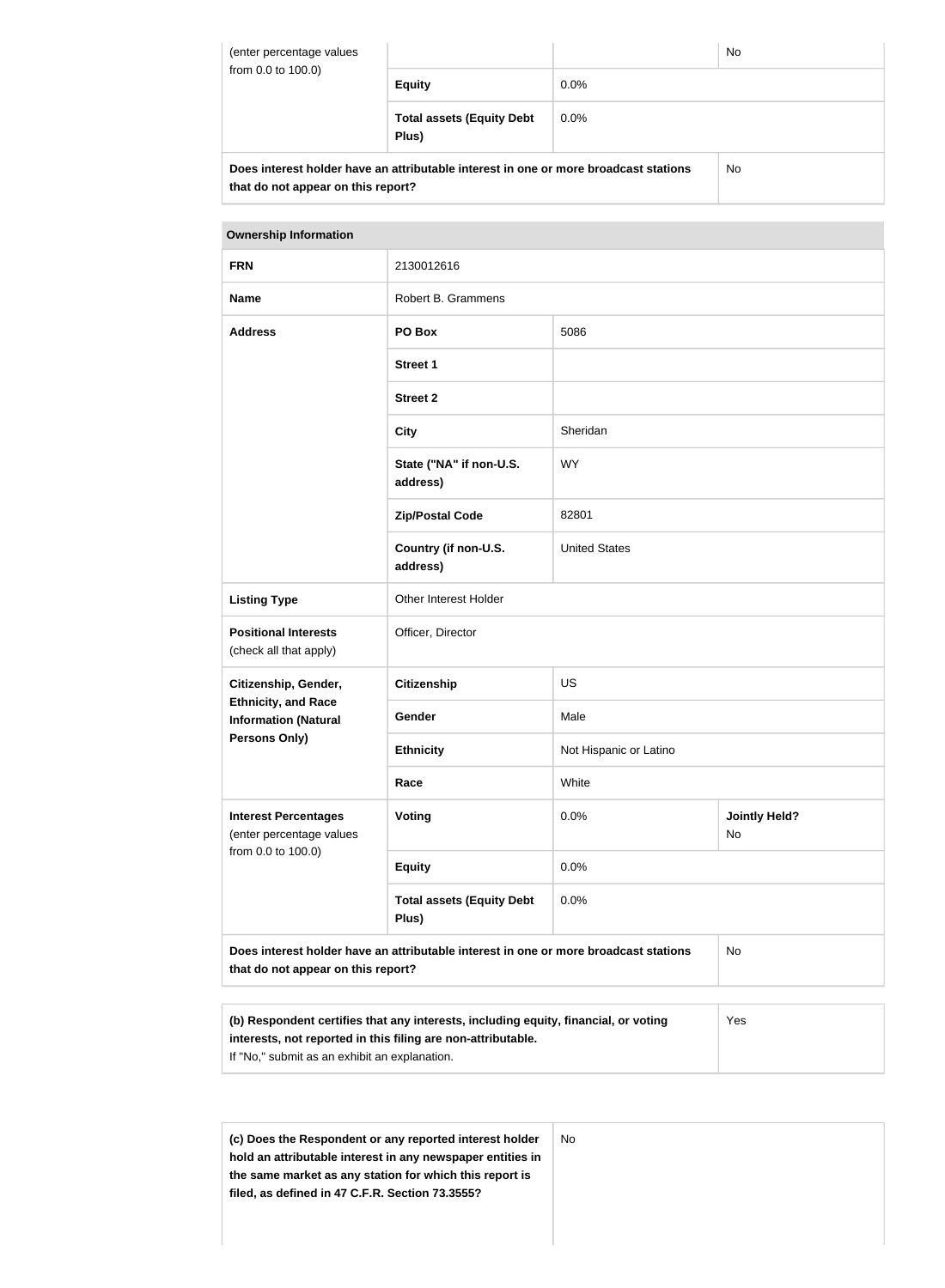If "Yes," provide information describing the interest(s), using EITHER the subform OR the spreadsheet option below. Respondents with a large number (50 or more) of entries to submit should use the spreadsheet option. NOTE: Spreadsheets must be submitted in a special XML Spreadsheet format with the appropriate structure that is specified in the documentation. For instructions on how to use the spreadsheet option to complete this question (including templates to start with), please Click Here. If using the subform, leave the percentage of total assets (Equity Debt Plus) field blank for an interest holder unless that interest holder has an attributable interest in the newspaper entity solely on the basis of the Commission's Equity Debt Plus attribution standard, 47 C.F.R. Section 73.3555, Note 2(i). If using an XML Spreadsheet, enter "NA" into the percentage of total assets (Equity Debt Plus) field for an interest holder unless that interest holder has an attributable interest in the newspaper entity solely on the basis of the Commission's Equity Debt Plus attribution standard. The Respondent must provide an FCC Registration Number for each interest holder reported in response to this question. Please see the Instructions for detailed information and guidance concerning this requirement.

**(d) Are any of the individuals listed as an attributable interest holder in the Respondent married to each other or related to each other as parentchild or as siblings?** Yes

If "Yes," provide the following information for each such the relationship.

| <b>Family Relationships</b> |                |             |                |
|-----------------------------|----------------|-------------|----------------|
| <b>FRN</b>                  | 0009024456     | <b>Name</b> | William K Love |
| <b>FRN</b>                  | 0019541226     | <b>Name</b> | Mary K Love    |
| Relationship                | <b>Spouses</b> |             |                |

| (e) Is Respondent seeking an attribution exemption for any officer or director with<br>duties wholly unrelated to the Licensee(s)?                                                                                             | No. |
|--------------------------------------------------------------------------------------------------------------------------------------------------------------------------------------------------------------------------------|-----|
| If "Yes," complete the information in the required fields and submit an Exhibit fully describing<br>that individual's duties and responsibilities, and explaining why that individual should not be<br>attributed an interest. |     |

**3. Organizational Chart (Licensees Only)**

Attach a flowchart or similar document showing the Licensee's vertical ownership structure including the Licensee and all entities that have attributable interests in the Licensee. Licensees with a single parent entity may provide a brief explanatory textual Exhibit in lieu of a flowchart or similar document. Licensees without parent entities should so indicate in a textual Exhibit.

**Non-Licensee Respondents should select "N/A" in response to this question.**

No parent or subsidiaries

## **Section III - Certification**